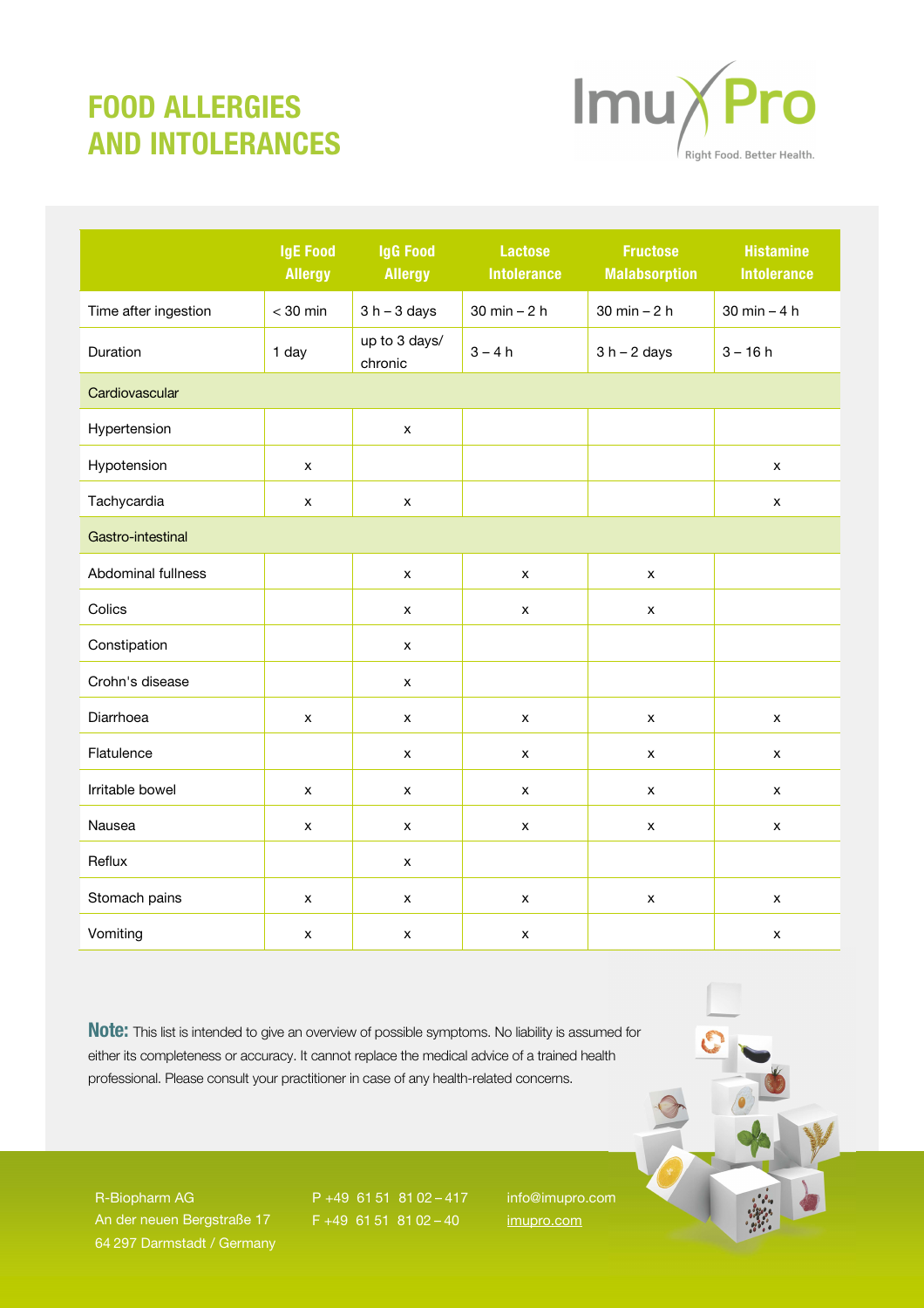## FOOD ALLERGIES AND INTOLERANCES



|                             | <b>IgE Food</b><br><b>Allergy</b> | <b>IgG Food</b><br><b>Allergy</b> | <b>Lactose</b><br><b>Intolerance</b> | <b>Fructose</b><br><b>Malabsorption</b> | <b>Histamine</b><br><b>Intolerance</b> |  |  |
|-----------------------------|-----------------------------------|-----------------------------------|--------------------------------------|-----------------------------------------|----------------------------------------|--|--|
| Time after ingestion        | $<$ 30 min                        | $3 h - 3 days$                    | $30 \text{ min} - 2 \text{ h}$       | $30$ min $-2$ h                         | $30$ min $-4$ h                        |  |  |
| Duration                    | 1 day                             | up to 3 days/<br>chronic          | $3 - 4h$                             | $3 h - 2 days$                          | $3 - 16h$                              |  |  |
| Mental                      |                                   |                                   |                                      |                                         |                                        |  |  |
| Anxiety                     |                                   | x                                 |                                      | x                                       |                                        |  |  |
| Depression                  |                                   | X                                 |                                      | x                                       |                                        |  |  |
| Metabolic                   |                                   |                                   |                                      |                                         |                                        |  |  |
| Insulin resistance          |                                   | X                                 |                                      |                                         |                                        |  |  |
| Excess weight               |                                   | x                                 |                                      |                                         |                                        |  |  |
| Malabsorption syndrome      |                                   | $\mathsf X$                       | X                                    | x                                       |                                        |  |  |
| Metabolic syndrome          |                                   | $\pmb{\mathsf{x}}$                |                                      |                                         |                                        |  |  |
| Weight loss                 |                                   |                                   | x                                    | X                                       |                                        |  |  |
| <b>Others</b>               |                                   |                                   |                                      |                                         |                                        |  |  |
| Anaphylactic shock          | X                                 |                                   |                                      |                                         |                                        |  |  |
| Autoimmune disease          |                                   | X                                 |                                      |                                         |                                        |  |  |
| Chronic fatigue             |                                   | $\pmb{\mathsf{x}}$                |                                      |                                         |                                        |  |  |
| Chronic iron deficiency     |                                   | Bleeding<br>excluded              |                                      |                                         |                                        |  |  |
| <b>Dizziness</b>            | x                                 | x                                 | $\pmb{\times}$                       | $\pmb{\times}$                          | $\pmb{\times}$                         |  |  |
| Exhaustion 2 h after eating |                                   | x                                 |                                      |                                         |                                        |  |  |

Note: This list is intended to give an overview of possible symptoms. No liability is assumed for either its completeness or accuracy. It cannot replace the medical advice of a trained health professional. Please consult your practitioner in case of any health-related concerns.

R-Biopharm AG An der neuen Bergstraße 17 64 297 Darmstadt / Germany

P +49 61 51 81 02 – 417  $F + 4961518102 - 40$ 

info@imupro.com imupro.com